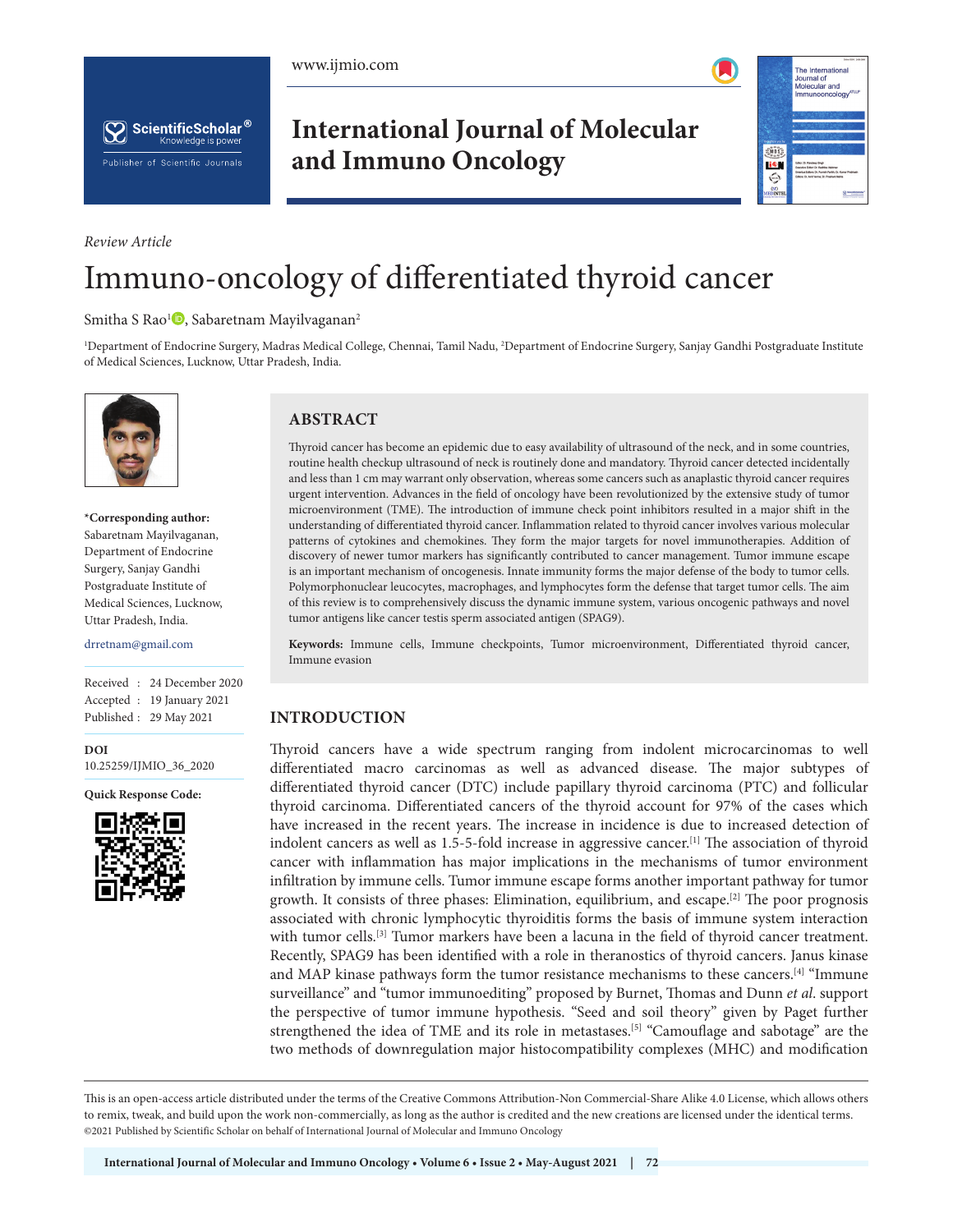of the host immune system by tumor cells.[6] This review is an honest attempt to delve into the details of immune hypothesis in thyroid oncology and their significance in diagnostic and therapeutic advances.

# **IMMUNOLOGICAL BASICS AND THEIR ASSOCIATION OF THYROID CANCER**

Major transformation in the field of thyroid cancer management has been immune checkpoint blockade (ICB) therapy introduced in other cancers, now tried in thyroid malignancies. Immune checkpoints are important in downregulating the immune response. Cytotoxic T Lymphocyte Antigen 4 was one of the first immune checkpoints identified for therapy, which has progressed over the years with PD1, PDL1, and PDL2. Upregulation of PD1 will result in malignancy with activation and T cell dysfunction. PDL1 is responsible for selfimmunological tolerance in normal tissue. T regulatory cells are known locally invasive and advanced DTC. B regulatory cells on the other hand suppress immune response with their marker CD19.[7]

Response to immune checkpoint inhibitors have been studied widely. Expression of PDL1 on the tumor cells or leucocytes is considered a biomarker for clinical response, though not specific. Loss of MHC1 and beta-2 microglobulin have been postulated to be the reasons for resistance to ICB therapy. Increased levels of myeloid derived suppressor cells (MDSC) and tumor heterogeneity are also known for poor prognosis. Subsets of MDSC's- polymorphonuclear, monocytic, and early types all markers of DTC. Cyclooxygenases (COXs), which are part of the arachidonic acid cascade, are known to play a role in some tumors. They are known to result in progression of tumors and angiogenesis due to the association of COX and vascular endothelial growth factor. COX2 results in proliferation of follicular cells as part of oncogenesis of undifferentiated and medullary thyroid cancers more than DTC.[7,8]

The two parts of the immune system involved in tumor response are innate and adaptive immunity. Innate immunity includes recognition and phagocytosis, while adaptive immunity is the memory of the tumor response. Tolllike receptors (TLR) with TLR2 and TLR4 are part of both innate and adaptive immunity responsible for the release of cytokines and chemokines. TLR3 is overexpressed in the inflammatory conditions of the thyroid like Hashimoto's thyroiditis. Dendritic cells form the markers of follicular variant of PTC. Mast cells are highly concentrated in thyroid cancer cells – mainly the DTC. Adaptive immunity consists of T cell, B cell regulation, tumor infiltrating lymphocytes, and T helper cells. Lower levels of CD8+T cells and decreased ratio of CD8/Foxp3+T cells in PTC's are aggressive tumors with a larger tumor diameter. Decreased concentration

of CD8+T cells would mean greater tumor growth and increased invasive nature. Interferon gamma is another important cytokine secreted by T cells as part of adaptive immunity, which plays a major role in blocking tumor growth. All three types of interferons promote tumor cell apoptosis and subsequent tumor cell death. IFN-γ contributes to immunosuppression by three processes- inhibiting cell proliferation, apoptosis, and induction of macrophages to destroy tumor cells. Natural killer cell infiltration is known to be higher in early stages of DTC than advanced stages and is more pronounced in PTC than the multinodular goitres.<sup>[2,9,10]</sup>

Malignancies of the thyroid are known to be low risk due to the low mutation burden in them. Mutation burden is known to indicate tumor aggressiveness and response in the field of oncology. Higher the antigenicity of the tumor, higher the T cell response. New targets in the domain of advanced thyroid cancers include BRAF V600E and H/K/NRAS. Gene fusions like RET and other pathways such as PI3K, AKT, and MTOR are other identified targets. Other important antigens described are thyroid specific proteins such as thyroglobulin and thyroid peroxidase. Thyroglobulin expression is responsible for local and advanced DTC. Dedifferentiated cancers on the other hand have complete loss of thyroid peroxidase. The new favorite in the field of immunological therapy is the ICB in advanced thyroid cancer.<sup>[11-14]</sup>

In advanced malignancies rather than DTC's, higher levels of PDL1 are expressed on the tumor cells which bind to PD1 resulting in exhaustion of T cells. Rationale of combining a TKI with ICB would be to increase tumor immunity and prolong survival in patients. TKI's or BRAF inhibitors would induce tumor cell death and also release tumor cell antigens, thus enhancing immunity. Advanced thyroid cancers, including RAIR DTC – (radioactive iodine resistant), have been treated with Pembrolizumab for 2 years. A partial response of 50% reduction in tumor size was noted within 4–5 months of treatment. A median progression free survival of 7 months was documented in an ongoing trial.<sup>[13]</sup> Likewise, oncogenic BRAF signaling is known to have reduced tumor antigenicity and treated with MEK inhibitor (Binimetinib) and Nivolumab. Numerous ongoing trials have investigated various drugs in the treatment of RAIR DTC, as mentioned in Table 1. [15-19] ASCO 2017 published the usage of Sorafenib and Lenvatinib in advanced DTC.<sup>[20]</sup> Another new area of the study includes myeloid suppression by inhibition of colony-stimulating factor (CSF1) an promote differentiation of macrophages. Tumor vaccine strategies such as oncolytic viruses and anti-carcinomembryonic antigen by varying T-cell specific tumor response are another area of progress. Moonshot project 2020 has been an initiative in the cancer vaccine arena. Enhancement of tumor related T cell function is the principle of tumor vaccine. They have been studied in many trials with medullary carcinoma thyroid and advanced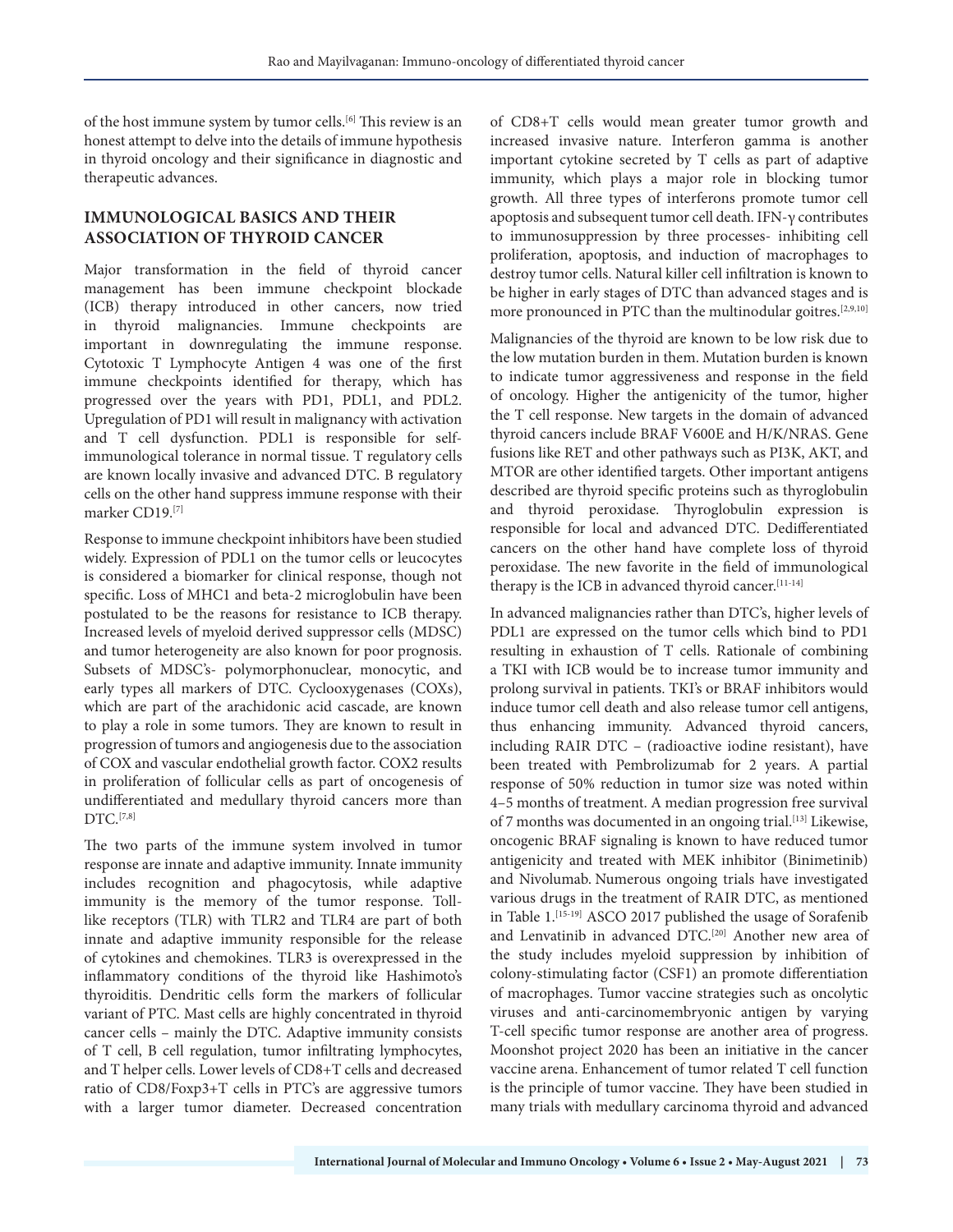| <b>Table 1:</b> Immune Checkpoint Blockers therapy. |                              |                           |
|-----------------------------------------------------|------------------------------|---------------------------|
| <b>Thyroid cancer</b>                               | <b>Therapy</b>               | <b>Trial</b>              |
| <b>DTC</b>                                          | Pembrolizumab (anti-PD1)     | <b>KEYNOTE-</b><br>028 15 |
| <b>DTC</b>                                          | Nivolumab (anti -PD1) and    | 16                        |
|                                                     | Ipilimumab (anti Cytotoxic T |                           |
|                                                     | Lymphocyte Antigen 4)        |                           |
| DTC and PDTC                                        | Pembrolizumab and            | 17                        |
|                                                     | Lenvatinib                   |                           |
| DTC and PDTC                                        | Cabozatinib, Nivolumab and   | 18                        |
|                                                     | Ipilimumab                   |                           |
| BRAFV600E                                           | Nivolumab, Encorafenib and   | 19                        |
| mutated cancer                                      | Binimetinib                  |                           |

thyroid cancers more than DTC. The idea is to boost anti-cancer immunity with the transfer of active immune cells in a vaccine. Vaccines are developed with the help of next generation sequencing, stimulating the host immunity to fight against tumor antigens. Dendritic cell vaccines are more effective since they have the ability to modulate the immune system easily.[21] Pre-clinical studies include chimeric antigenic receptor (CAR) T-cell therapies and their targets-intercellular adhesion molecule in the treatment of advanced DTC and anaplastic thyroid carcinoma. CART cell therapy has shown higher survival but with an associated immunosuppression and other side effects.[7,22]

These newer drugs come with their own drawbacks. Most common adverse events include hypertension, diarrhea, fever, rash, and liver enzyme abnormalities. These are usually managed with supportive treatment, dose reduction, and symptomatic treatment.<sup>[1-13]</sup>

Genomic analysis has classified various tumors based on the various components of tumor microenvironment (TME). Each of these are given an "immunoscore." PTC falls under the category of "inflammatory" tumors. This is supported by the associated of DTC with thyroiditis and its good prognosis. These immunoscores have also been correlated with degrees of differentiation and certain genetic components. Some enrichment scores with dendritic cells, mast cells in PTC's have been associated with poor differentiation score and BRAFV600E mutation. Mast cells are immature precursor cells derived from the bone marrow. They are present in peripheral blood circulation system and form functional mast cells once they enter peripheral tissues. Tumor associated macrophages (TAM) form another important component of TME which cause remodeling of the extracellular matrix, blocks immune response, promotes angiogenesis, and invasion. They consist of two subsets – M1 and M2 and M2 associated with more aggressive thyroid cancer. The mechanism of binding of TAM to chemokine receptors (CXCR1/2) and secretion of chemokines (CXC8) is responsible for metastasis in most cancer cells resulting

in poor prognosis. Higher levels of chemokines, such as CCR2, CCR20, CXCL8, and CXCL12, are noted in RET/PTC and BRAF-positive PTC. CXCL12 particularly is associated with angiogenesis and metastasis. Hence, CXCL12 has been used as a diagnostic marker in these thyroid cancers. Neutrophils form an integral part of inflammatory phases, body's defence against external pathogens, and cancer initiation. The neutrophil-to-lymphocyte ratio–(NLR) in the peripheral circulation has been a standard index of systemic inflammation. It has been linked to tumor development. Increased NLR cannot differentiate benign from malignant nodules are associated with an increased tumor size and higher chance of recurrence. The ratio is also known to be higher in DTC than the general population with no relation to survival.<sup>[18]</sup>

SPAG9 protein and its immunogenicity are another novel area of interest in thyroid cancers. There is evidence of tumor cell growth reduction by altering MAPK pathways, thus a significant part of thyroid oncogenesis. SPAG9 mRNA and the protein were expressed in 78% of patients with PTC as published by Garg *et al*. There was a good antibody response noted in all early thyroid cancer patients, reiterating their role in diagnostics. Silencing SPAG9 expression using small interfering RNA has a potential role as a therapeutic target in thyroid cancers by reducing cellular growth and proliferation. This protein is thus regarded as an early marker in thyroid tumor particularly early DTC.<sup>[5]</sup>

The role of cancer associated fibroblasts (CAF) in thyroid cancers is still introductory and is known to be part of tumor initiation, inflammation, metastasis, and immune surveillance. The association between CAF related proteins and clinicopathological factors in PTC was evaluated and found to have a shorter overall survival. It was also known to be a risk factor for lymph node metastasis, along with tumor size.<sup>[22]</sup>

Newer investigational methods like mass spectrometry have identified newer targets for therapy including TGF-betainduced protein igH3 (TGFBI) in follicular cancers. PTC on the other hand was found to have higher levels of tenascin, decorin, and AGR2.<sup>[23]</sup>

## **CONCLUSION**

This review article is an insight into the more recent immunological mechanisms and targets in DTC. Further, strategies to stop the immune escape and promote immune defense in the field of thyroid cancer would be required to be developed. There has been remarkable progress in the study of TME, the role of thyroid inflammatory cells, innate, and adaptive immunity. There is enough evidence about oncogenes and their transcriptional regulation of PI3K/ AKT/MTOR pathways. Furthermore, immune responses